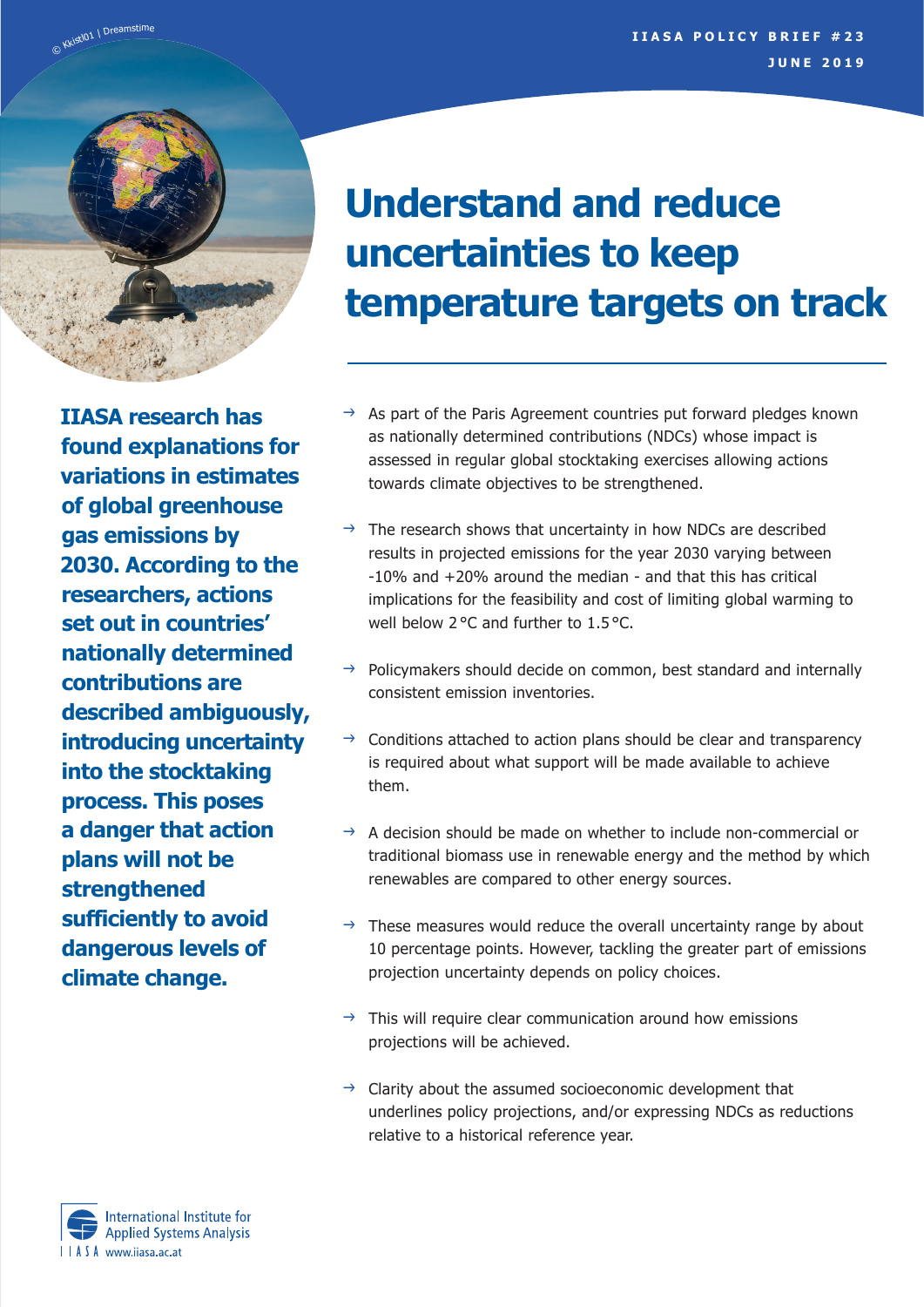# **A commitment to climate mitigation**

The UN Paris Agreement includes a legally binding mechanism to increase climate mitigation action over time. Countries put forward pledges known as nationally determined contributions (NDCs) whose impact is assessed in regular global stock taking exercises. This allows actions towards climate objectives to be strengthened. However, the actions set out in the NDCs are described ambiguously which introduces uncertainty into the stocktaking process and presents a danger that action plans will not be strengthened sufficiently to avoid dangerous levels of climate change.

The table shows how potential contributors affect uncertainty in projections of global greenhouse gas emissions for the year 2030.

| <b>Uncertainty</b><br>source                           | <b>Variations in</b><br>socioeconomic<br>baseline<br>development | <b>Variations</b><br>in historical<br>emission<br><b>inventories</b> | <b>Conditionality</b><br>of NDC actions | Range<br>specification<br>of NDC targets | <b>Alternative</b><br>energy<br>accounting<br>methods for<br>renewables | <b>Variation in</b><br>attribution<br>of non-<br>commercial<br><b>biomass</b> |
|--------------------------------------------------------|------------------------------------------------------------------|----------------------------------------------------------------------|-----------------------------------------|------------------------------------------|-------------------------------------------------------------------------|-------------------------------------------------------------------------------|
| <b>Induced global</b><br>variation<br>around<br>median | $15 - 20%$                                                       | Less than 2%                                                         | $2 - 5%$                                | $0 - 5%$                                 | $0 - 10%$                                                               | Less than 2%                                                                  |

## **The uncertainty issue**

The current ambiguity in NDCs is a critical issue for the global stocktake. Depending on the interpretation of these action plans, the IIASA research shows that emissions could either continue to increase, stabilize, or decrease by 2030.

The Paris Agreement however aims for emissions to peak as soon as possible. Even with the great uncertainty about the effect of climate change mitigation plans the world is definitely not on track to limit warming to below 2°C, let alone 1.5°C. Unless policymakers strengthen their nationally defined contributions to reduce uncertainties the choices to be made beyond 2030 become starkly unpalatable. For example, a sudden increase in carbon prices in 2030 (by a factor of about four) is to be anticipated and the window on limiting warming to 1.5°C would close.



*Range of 2030 emissions resulting from various interpretations of the current NDCs. Global historical emissions and projected emissions under the current NDCs. Figure reproduced from Rogelj et al., Nature Communications (2017). Interpretations of the various "SSP" scenarios are provided in Riahi et al. (2018).*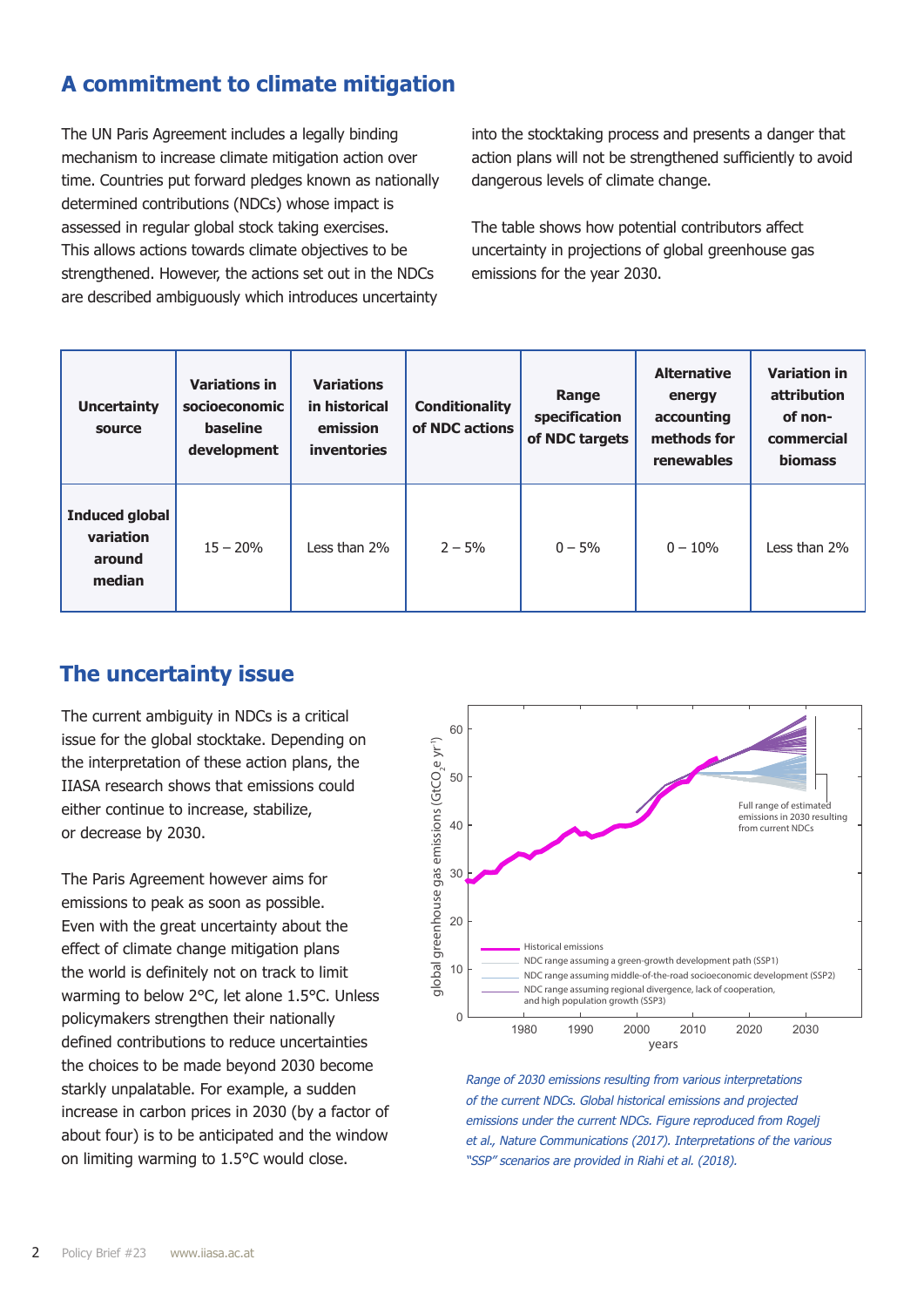

*Regional contributions to overall NDC emission projection uncertainty. (a) Regional emissions contributions to global emissions and uncertainty*  under the full implementation of current NDCs. Shadings show the minimum–maximum range of emissions estimates per region; (b) Estimates *of the magnitude of uncertainty induced in 2030 per source relative to the median estimate; (c) Average contribution to the full uncertainty range in 2030 per uncertainty source with the 10 most important contributions identified by region; (d) As b but per geographical region. AFR, Sub-Saharan Africa; CPA, Centrally Planned Asia and China; EEU, Central and Eastern Europe; FSU, Former Soviet Union; LAM, Latin America and the Caribbean; MEA, Middle East and North Africa; NAM, North America; PAS, Pacific OECD; SAS, South Asia; PAS, Other Pacific Asia; WEU,Western Europe. Country borders use the simplified TM World borders, provided by Bjorn Sandvik (thematicmapping.org). Figure reproduced from Rogelj et al., Nature Communications (2017).*

## **What can be done to reduce uncertainty?**

Some variation can easily be removed from emissions targets by technical clarifications but others depend on government policy choices and assumptions for which there is no simple technical fix. IIASA researchers studied the actions pledged by each country to reduce greenhouse gas emissions. From six potential contributors several were identified that contribute significantly to overall uncertainty around reaching the targets of the Paris Agreement.

J **Variations in the socioeconomic baseline:** This is the dominant driver of global emissions uncertainty and involves assumptions around future socioeconomic development. Uncertainty can occur when a country specifies actions in terms of emission intensity improvements, that is, emissions per unit of GDP, or relative to an

unspecified hypothetical baseline. Emissions in 2030 will consequently be higher or lower, depending on socioeconomic development.

**Variations in historical emission inventories:** Many national action plans contain emission targets relative to a historical reference year,